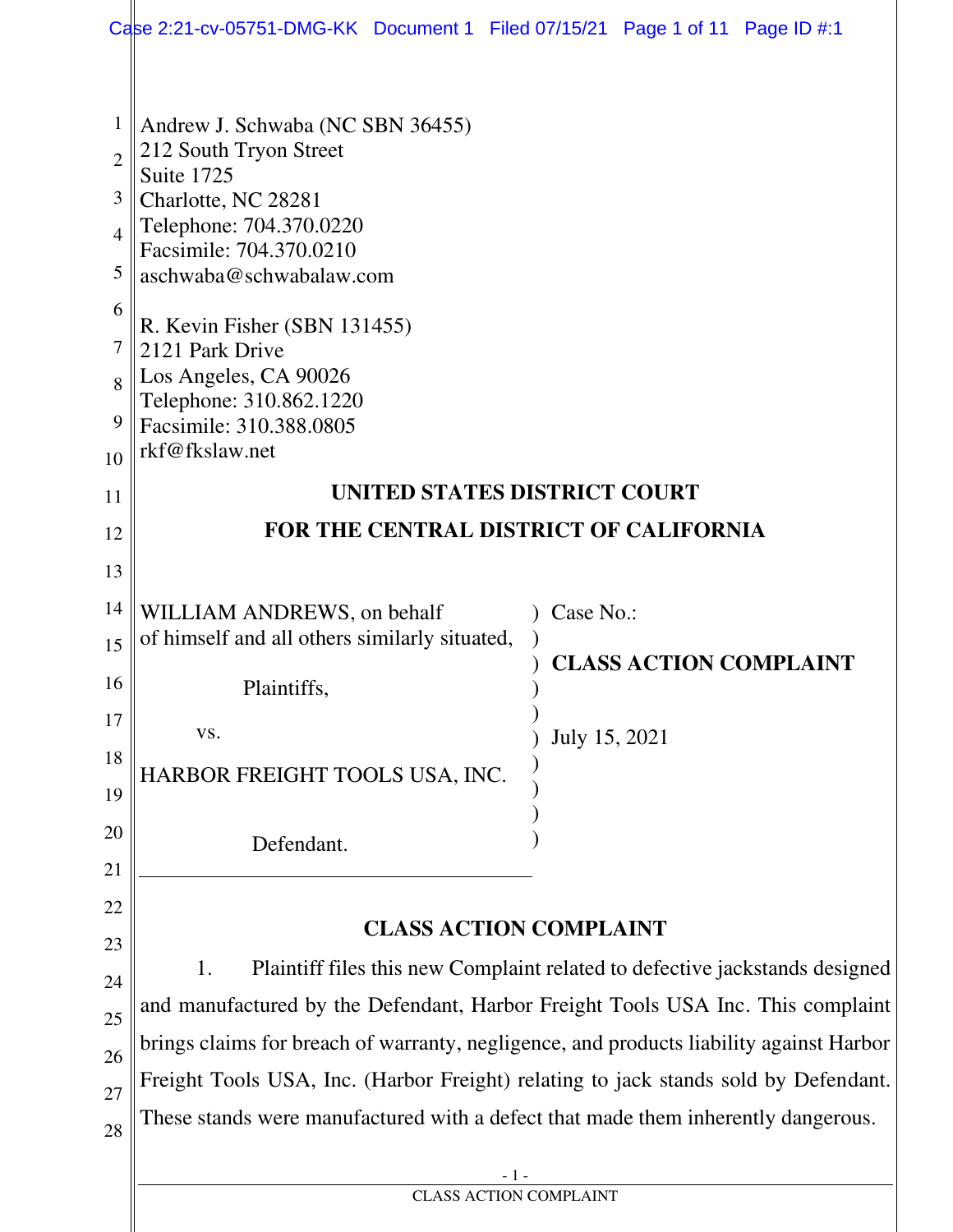1 2 3 4 5 6 7 8 9 10 11 12 2. This action is brought on behalf of a recalled jack stands class, defined in Paragraph 23. Plaintiff intends to move the Court to consolidate this case with the previously consolidated cases included in the already consolidated cases included within *Comes v. Harbor Freight Tools, USA, Inc*. – 2:20-CV-05451-DMG-KK. These actions will cover three separate classes of people. Some individuals purchased jack stands that have been recalled, but Defendant has failed to make many of those who bought them whole, including the Plaintiff Andrews. Once consolidated, the consolidated Plaintiffs will allege three classes of consumers. The first is defined in Paragraph 23 below. The second class of Plaintiffs suffered property damage to their cars, homes, or other personal property besides the jackstands themselves when the stands failed. Finally, the third group of people bought different jack stands that suffer from a similar defect, but which the Defendant has not recalled.

- 13
- 14

# **PARTIES, JURISDICTION, AND VENUE**

15 16 3. Plaintiff Williams Andrews is an adult resident citizen of Vanderburgh County, Indiana.

17 18 19 20 4. Plaintiffs intend to move the Court to consolidate this case with Comes v. Harbor Freight Tools, USA, Inc. – 2:20-CV-05451-DMG-KK, which cases have already been consolidated with those of Thomas v. Harbor Freight Tools USA Inc., 20- 05898 and Mitchell v. Harbor Freight Tools USA Inc., 20-07906.

21 22 23 5. Defendant Harbor Freight is a corporation existing under the laws of Delaware with its principal place of business in Calabasas, California. It is a corporate citizen of Delaware and California.

24 25 26 27 6. Jurisdiction is proper in this Court under 28 U.S.C. § 1332 because the claims in this case form part of a class action in which the amount in controversy exceeds the sum of \$5,000,000.00 and the members of the class include citizens of different states than some or all of the defendants.

28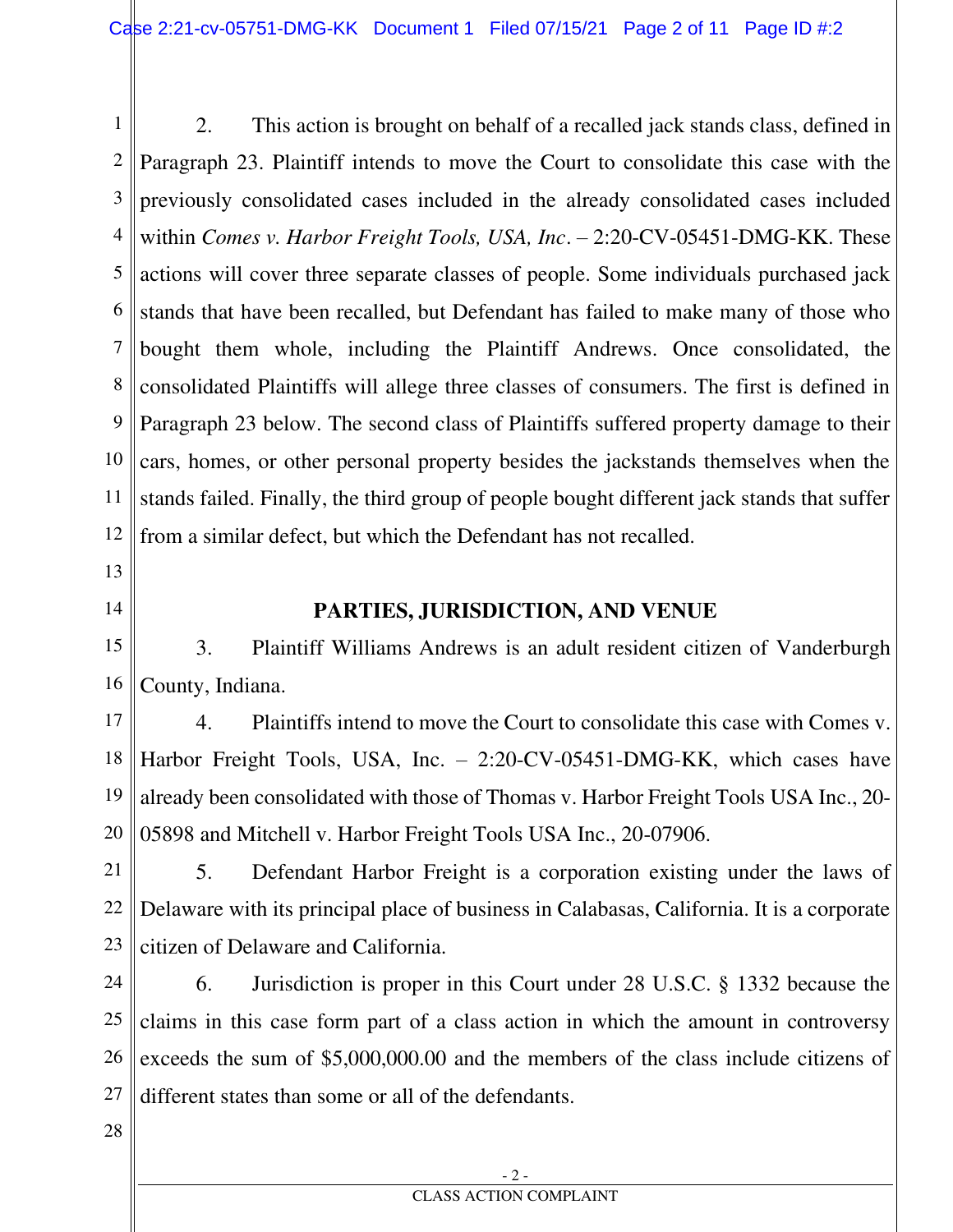1 2 3 7. Venue is proper in the Central District of California under 28 U.S.C. § 1391(b) because the Defendant resides in this district, having its principal place of business in Calabasas, California.

4 5

**FACTUAL BACKGROUND** 

6 7 8 8. Harbor Freight is a retail discount tool seller and distributor. It sells merchandise over the internet and operates roughly 1000 stores nationwide from its headquarters located at 26565 Agoura Road in Calabasas, California.

9 10 11 12 13 14 15 16 17 18 9. Harbor Freight sells automotive jack stands under the inhouse brand name "Pittsburgh Automotive," which are manufactured in China. The jack stands come in a variety of sizes and purported weight load limits, including three-ton and six-ton varieties. The jack stands consist of an aluminum or steel base that hold a post with teeth on one side. The teeth allow the jack stands to be raised and lowered to several different elevations using a handle with a stopper known as a pawl. Once the stand is set to the desired elevation, the user lowers the handle to engage the pawl and can tighten a screw on the side of the base into a groove running along the side of the post that purportedly provides further assurance that the jack stand will remain at the desired level.

19 20 21 22 23 10. Jack stands are meant to secure automobiles in an elevated position while the person working on the car makes repairs underneath the automobile. The person repairing the car is typically positioned partially or wholly beneath the automobile and relies on the jack stand to keep from being crushed or injured by the car's weight. The strength and security of the jack stand is paramount to safety.

24 25 26 27 28 11. Harbor Freight's "Pittsburgh Automotive" jack stands are defective, hazardous, and unsafe due to inconsistencies in the manufacturing, reportedly caused by aging in the tooling. The ratchet teeth are manufactured to an insufficient depth, causing the locking pawl to fail to fully engage and hold the jack stand securely at the desired level. This defect makes the jack stands inherently dangerous because they can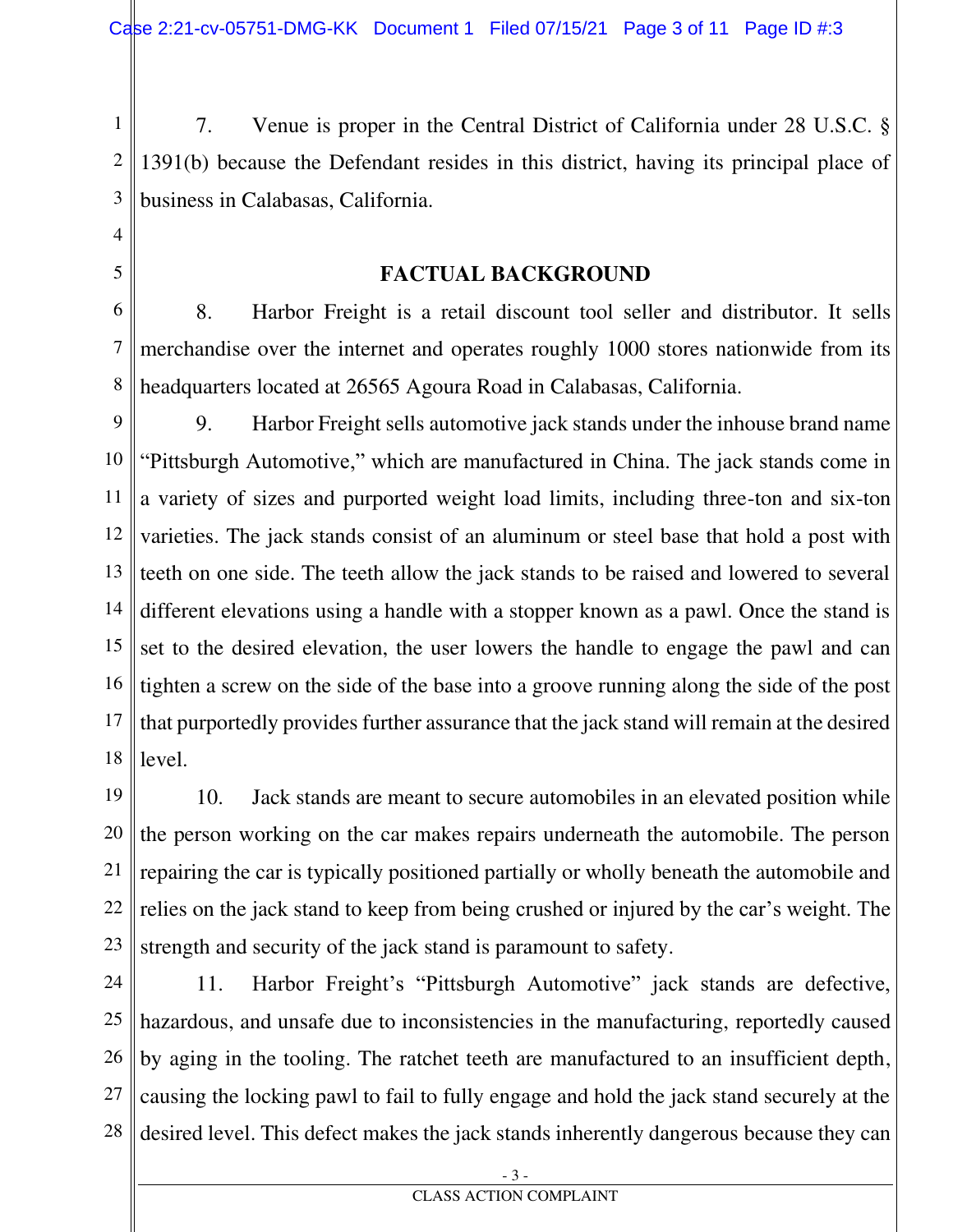1 2 3 collapse under a load, causing serious danger to anyone under the vehicle as well as nearby individuals and property. In addition, the three-ton jack stands had inconsistent location indexing of the pawl armature hole.

- 4 5 6 7 8 9 10 12. Harbor Freight has admitted that while under load, and with a shift in weight, the jack stands' pawl will disengage from the extension lifting post, allowing the stand to drop suddenly. On March 20, 2020, Harbor Freight advised the National Highway Transportation Safety Administration (NHTSA) that the six-ton Pittsburgh Automotive jack stands would be recalled due to the ratchet teeth manufactured to an insufficient depth. These first recalled jack stands were six-ton steel jack stands manufactured under product ID 61197.
- 11 12 13 14 13. In May of 2020, Harbor Freight issued an additional recall on three-ton steel jack stands with product ID numbers 56371 and 61196. Harbor Freight advised that the product quality was compromised by an aging of the tooling and inconsistent location indexing of the pawl armature hole.
- 15 16 17 14. Harbor Freight initially attempted to replace some of the recalled jack stands with different three-ton jack stands with product ID numbers 56373. These stands were also defective, as Harbor Freight CEO Eric Smidt admitted in an email:
- 18 19 20 21 "I'm disappointed and embarrassed because we've identified a welding defect in a small number of the Pittsburg 3-ton steel jack stands (SKU 56373) that replaced the recalled jack stands," Eric Smidt, the company's CEO and founder, wrote in a message to consumers.
- 22

23 24 25 26 Kelly Tyko, "Harbor Freight recalling more jack stands after 'welding defect' found in replacement stands," USA TODAY, Jul. 7, 2020, available at [https://www.usatoday.com/story/money/2020/07/07/harbor-freight-jack-stands](https://www.usatoday.com/story/money/2020/07/07/harbor-freight-jack-stands-recall/5393897002/)[recall/5393897002/](https://www.usatoday.com/story/money/2020/07/07/harbor-freight-jack-stands-recall/5393897002/) (last accessed September 30, 2020).

- 27
- 28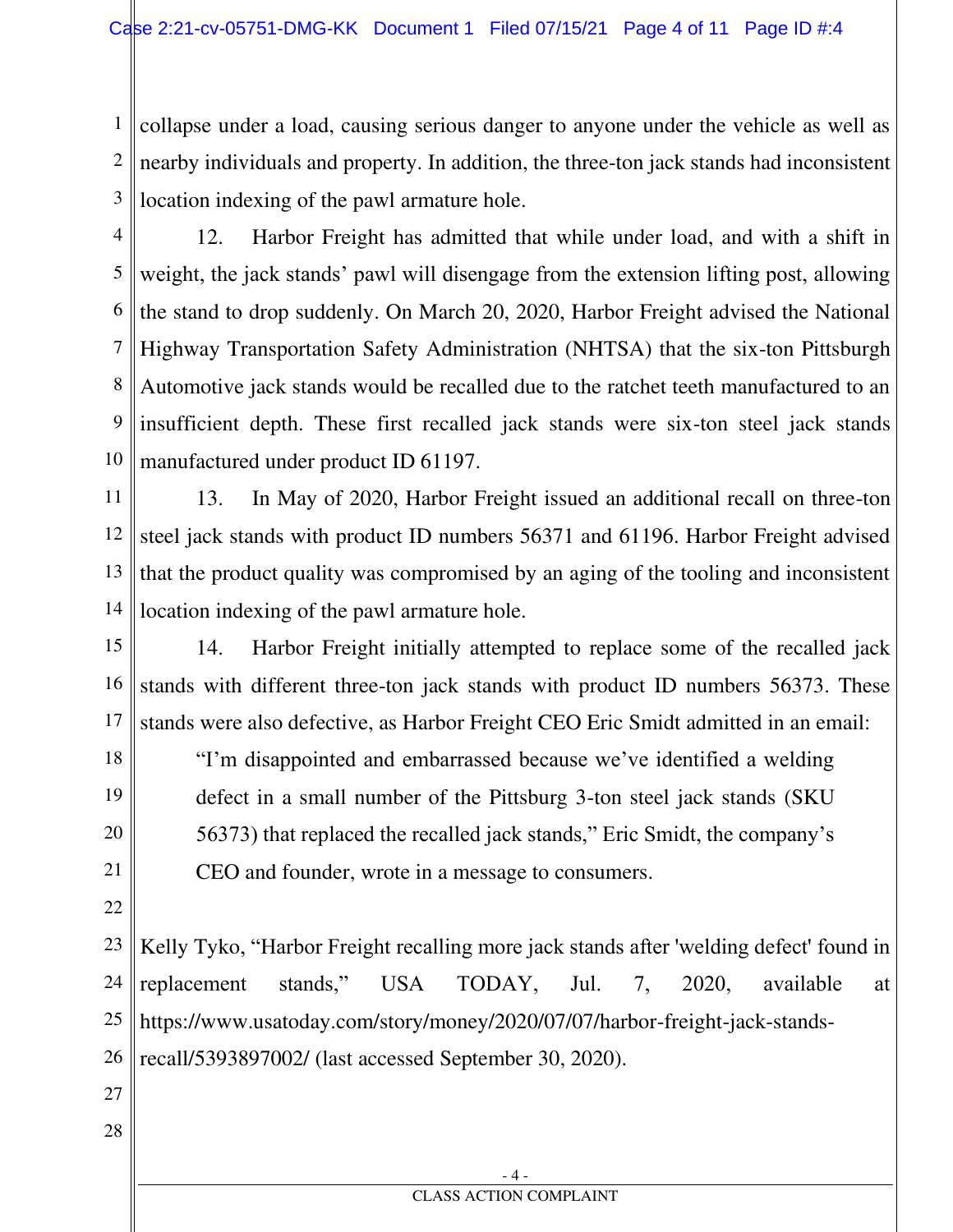1 2 3 15. The same defects found in the recalled jack stands are also found in other Harbor Freight "Pittsburgh Automotive" jack stands, including three-ton aluminum jack stands with product ID numbers 56357, 61627, and 91760.

4

5 6 7 8 16. Defendant Harbor Freight knew about the latent defect in all of these jack stands, as consumers had reported these failures long before Plaintiff suffered property damage or injury. Harbor Freight failed to disclose this knowledge to Plaintiff and other potential members of the class. Had this defect been properly disclosed, it would have made the jack stands virtually worthless.

9

#### **FACTS CONCERNING THE INDIVIDUAL PLAINTIFF**

10 11 12 17. In 2020, Plaintiff William Andrews purchased a Pittsburgh Automotive three-ton aluminum jack stand, part no. 61196, from a Harbor Freight store in Evansville, Indiana, with the intent to use the stands to work on his personal vehicles.

13 14 15 16 17 18. On March 23, 2021, Mr. Andrews placed his personal vehicle on this jack stand. Mr. Andrews was changing the rear driver's side strut on a 2016 Chevrolet Impala vehicle when the jackstand failed, pinning Mr. Andrews's hand between the strut and the vehicle. This failure was caused by the design and manufacturing defect in the Harbor Freight jack stands.

18 19 20 21 19. At all times material, the Plaintiff was a member of the Harbor Freight Inside Track Club, a membership program that offers exclusive deals, discounts and savings, including weekly emails from Defendant, as part of the membership with the Club.

22 23 24 25 26 20. At all times material, the Plaintiff never received any notification from Harbor Freight, including notification through the Harbor Freight Inside Track Club, that his jackstands, model number 61196, were the subject of a recall or other notification that the jackstands were dangerous, defective, or otherwise the subject of a recall.

- 27
- 28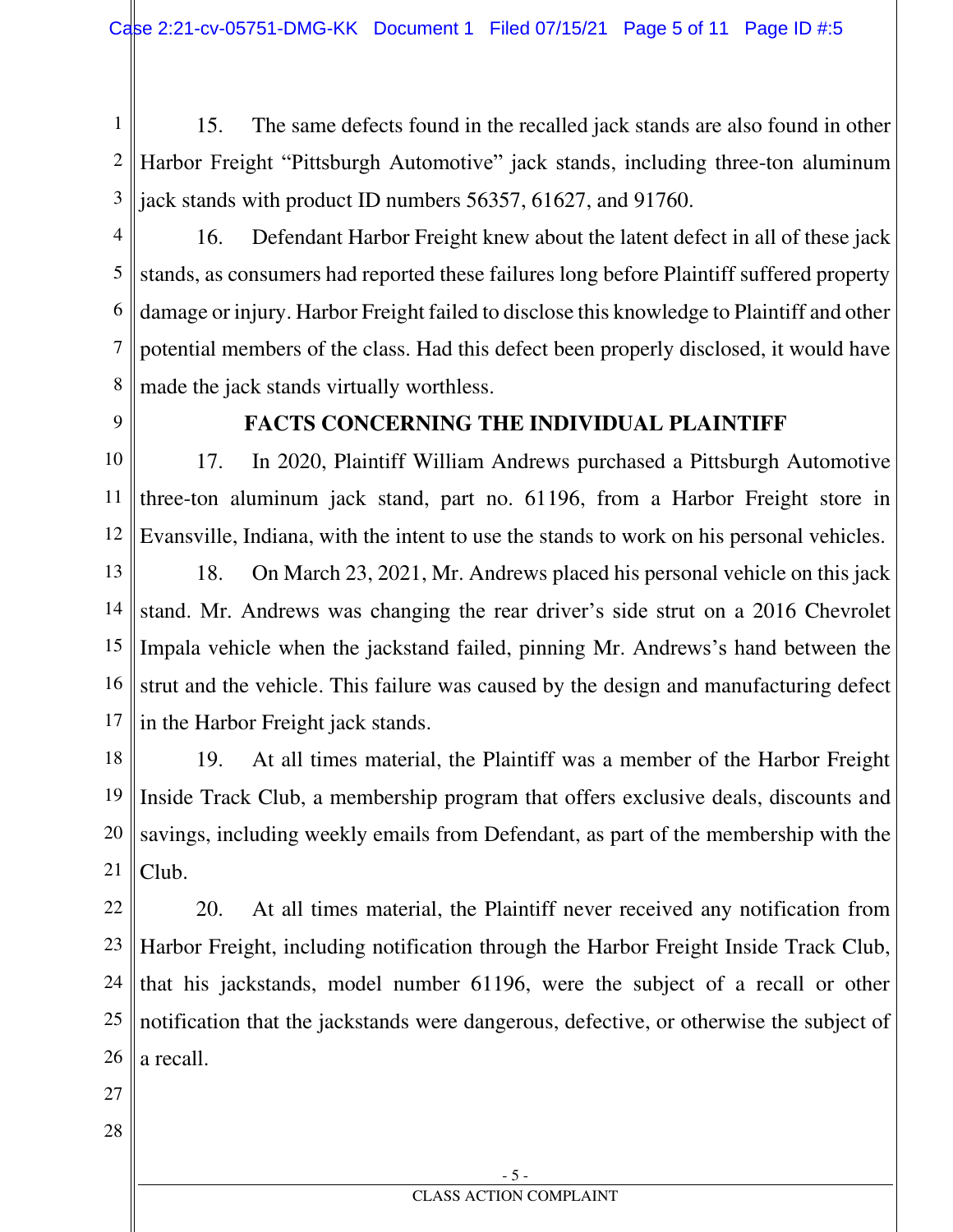1 2 3 21. In May of 2021, Plaintiff Andrews provided notice to the Defendant that while using their jack stand, the jack stand failed and was defective. Plaintiff Andrews received no response from the Defendant.

4

 22. Mr. Andrews experienced the failure of the jack stand within the applicable limitations period.

6

5

# **CLASS ACTION ALLEGATIONS**

7 8 9 23. This Nationwide class action is maintainable against the Defendant pursuant to Rule 23 of the Federal Rules of Civil Procedure. Plaintiff William Andrews seeks to represent the following nationwide class against Defendant:

10 11 12 13 14 15 16 17 All consumers nationwide who purchased defective jack stands that have not been recalled by Harbor Freight as of the filing of this complaint, including but not limited to product ID numbers 56371, 66196, 61197, 56357, 61627, and 91760 56357, 61627, and 91760, who have not received a full refund for their defective product and/or suffered property damage caused by these jack stands. Claims for personal injury caused by the jack stands, as well as all employees of the Court and plaintiffs' counsel are excluded.

18

19 20 This class will be referred to in the remainder of this complaint as "the aluminum jack stand class."

21 22 23 24 25 24. Pursuant to Rule  $23(a)(1)$ , the property damage class is so numerous that joinder of all class members is impracticable. Harbor Freight sold at least 1.7 million jack stands in the United States. A significant percentage of these stands failed and caused property damage. The number of purchasers of these jack stands who suffered such damage is far too large for practicable joinder in a single suit.

26 27 28 25. Pursuant to Rule  $23(a)(1)$ , the aluminum jack stand class is so numerous that joinder of all class members is impracticable. Upon information and belief, Harbor Freight sold over 400,000 aluminum jack stands in the United States. Many of them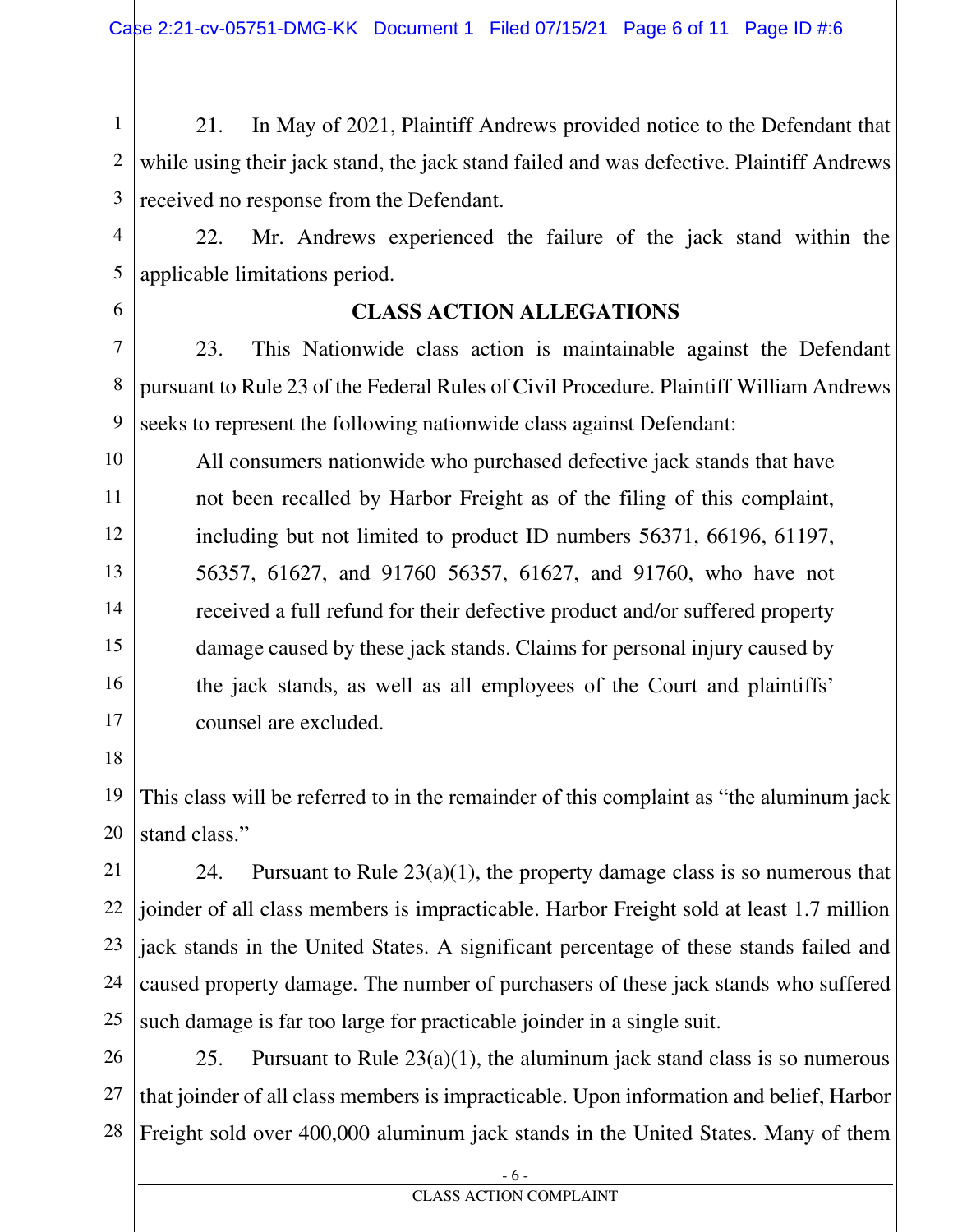1 have not received a full refund for their defective product. The number of members of 2 this class is far too large for practicable joinder in a single suit.

3 4 joinder of all class members is impracticable. Harbor Freight sold at least 1.7 million 5 6 7 26. Pursuant to Rule  $23(a)(1)$ , the recalled jack stand class is so numerous that of the jack stands that have been recalled in the United States. Many of them have not received a full refund for their defective product. The number of members of this class is far too large for practicable joinder in a single suit.

8 9 10 27. Pursuant to Rule  $23(a)(2)$  and  $23(b)(3)$ , this case is predominated by questions of law and fact common to all class members. The common questions include:

11 12 a) whether the jack stands sold and distributed by Defendant possessed a material defect at the time of sale;

13 14 b) whether the jack stands were manufactured with ratchet teeth at an insufficient depth;

15 16 c) whether Defendant's practices breached the implied warranty of merchantability;

17

d) whether Defendant's sale of the defective jack stands constitutes negligence;

18 19 e) whether Plaintiffs and members of the class are entitled to injunctive and equitable relief, and, if so the nature of such relief; and

20 21 f) whether Plaintiffs and members of the class are entitled to payment of actual, incidental, consequential, exemplary, and/or statutory damages.

22 23 24 25 28. Pursuant to Rule  $23(a)(3)$ , the claims of Plaintiff are typical of those of the class. Like Plaintiff Andrews, every member of the aluminum jack stand class purchased an aluminum jack stand and has failed to receive a refund for their defective product or suffered property damage as a result of its failure.

26 27 28 29. Pursuant to Rule  $23(a)(4)$ , Plaintiff will fairly and adequately represent the interests of each of the class. The named plaintiffs have no interests adverse to the interests of absent class members. The named plaintiffs have hired experienced class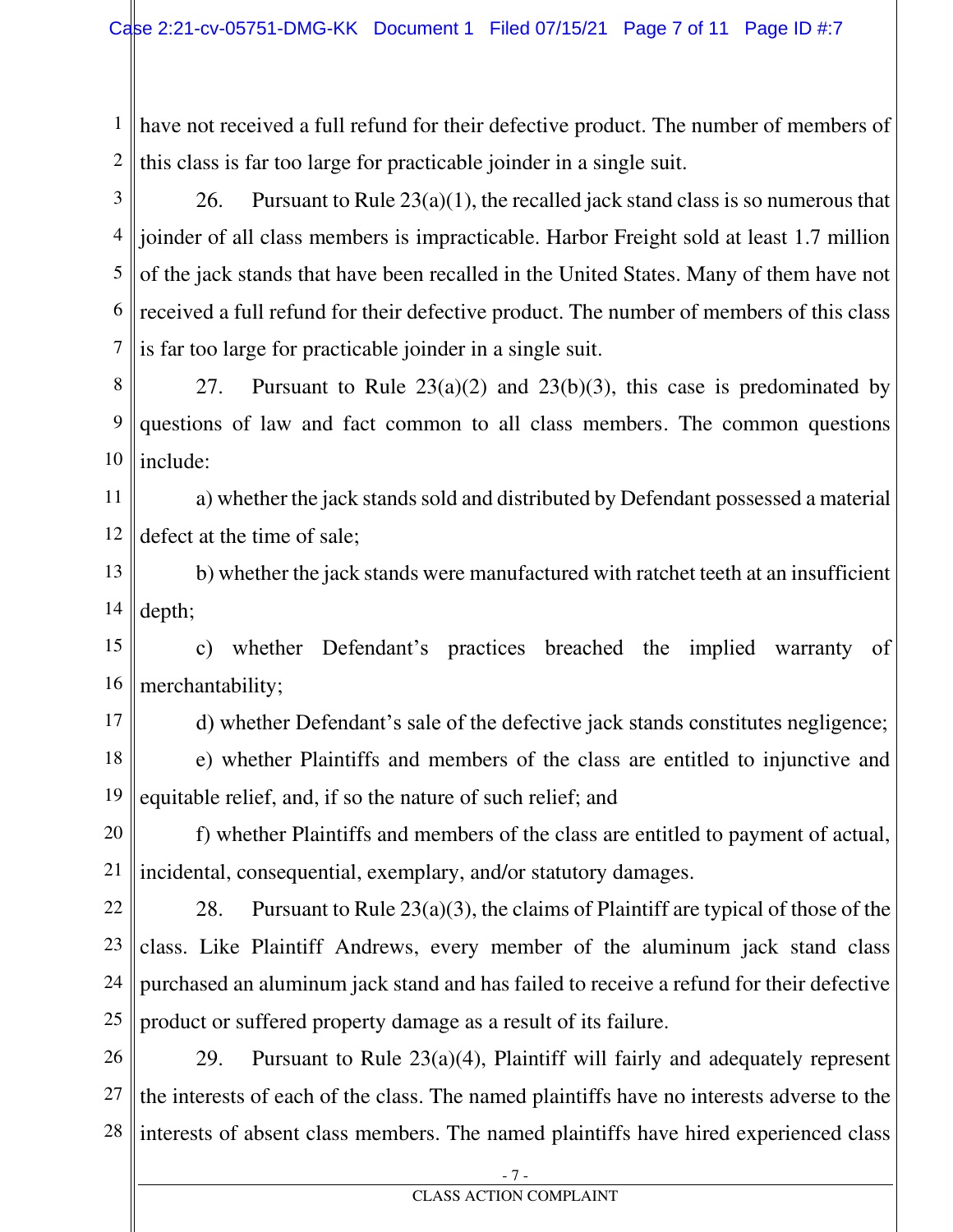1 2 action plaintiff lawyers as class counsel, who will diligently and competently represent the interests of the classes.

3 4 5 6 30. Each class in this complaint is certifiable under Rules 23(b)(2) and 23(b)(3). Certification is appropriate under Rule 23(b)(2) because Defendant has acted or refused to act on grounds that apply generally to the class, so that final injunctive relief or corresponding declaratory relief is appropriate respecting the class as a whole.

7 8 9 10 11 12 13 14 15 16 17 18 19 20 31. Consistent with Rule 23(b)(3), a class action is superior to any other available means for the fair and efficient adjudication of this controversy, and no unusual difficulties are likely to be encountered in the management of this class action. The quintessential purpose of the class action mechanism is to permit litigation against wrongdoers even when damages to individual plaintiffs may not be sufficient to justify individual litigation. Here, the damages suffered by Plaintiff and the Class are relatively small compared to the burden and expense required to individually litigate their claims against Defendant. Thus, individual litigation to redress Defendant's wrongful conduct would be impracticable. Individual litigation by each person harmed by Defendant's conduct would also strain the court system and increase delay, expense, and the potential for inconsistent or contradictory judgments. By contrast, the class action device presents far fewer management difficulties and provides the benefits of a single adjudication, economies of scale, and comprehensive supervision by a single court.

21

#### **COUNT I: STRICT LIABILITY – MANUFACTURING DEFECT**

22 23 32. Plaintiffs incorporate by reference the factual allegations of the preceding paragraphs as if fully set forth herein.

24 25 26 33. At all times herein mentioned, Defendant sold, tested, and marketed the jack stands at issue. Plaintiff purchased the jack stands as they were manufactured, without modification from any other party.

- 27
- 28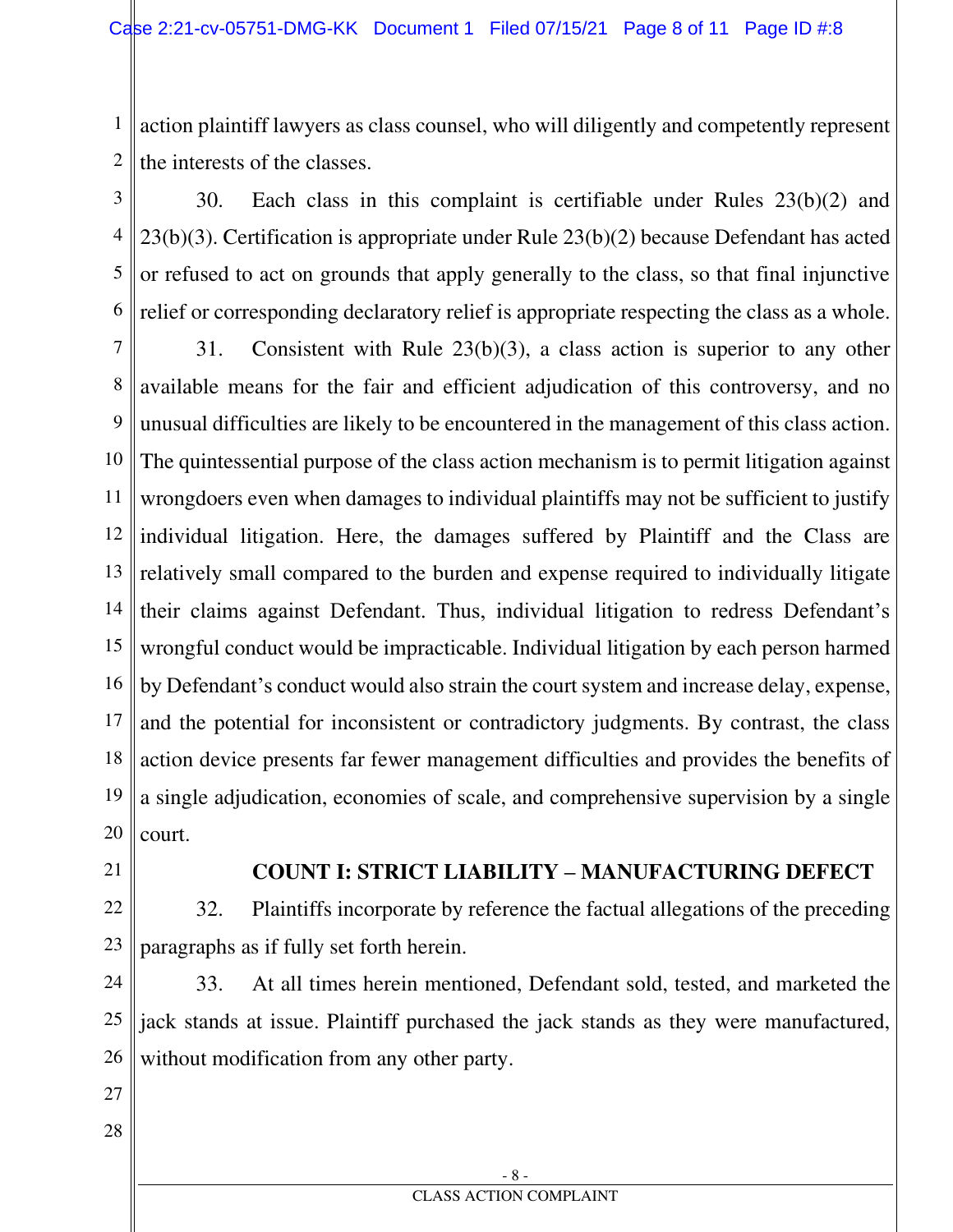1 2 3 34. The jack stands had a manufacturing defect that caused the ratchet teeth on the jack stand lifting extension post to inconsistently engage the pawl to a significant depth.

4 5 35. At all times since they were manufactured, the defect made the jack stands unreasonably dangerous to human life and property.

6 7 8 36. Plaintiff Andrews and the aluminum jack stand and jack stand recall suffered damages because they purchased jack stands that were unreasonably dangerous and were unusable in their defective condition.

9 10 37. Plaintiff and the class suffered property damage because these unreasonably dangerous jack stands failed and caused the damage.

11

#### **COUNT II: NEGLIGENCE**

12 13 38. Plaintiffs incorporate by reference the factual allegations of the preceding paragraphs as if fully set forth herein.

14 15 39. At all times, Defendant had a duty to use reasonable care in designing, manufacturing, selecting, marketing, and selling the items in its stores.

16 17 18 40. Defendant breached this duty by allowing the defectively designed and manufactured jack stands to be placed in its stores, and by marketing and selling the defectively designed and manufactured jack stands.

19 20 21 41. Defendant's breach caused damage to Plaintiff and members of the class, because they purchased worthless, dangerous, defectively designed and manufactured jack stands from the Defendant.

22 23 24 42. Defendant's breach also caused damage to Plaintiff and the class because these jack stands failed, causing Plaintiff and the class to suffer damage to their personal property.

25

26

# **COUNT III: BREACH OF THE IMPLIED WARRANTY OF MERCHANTABILITY**

27 28 43. Plaintiffs incorporate by reference the factual allegations of the preceding paragraphs as if fully set forth herein.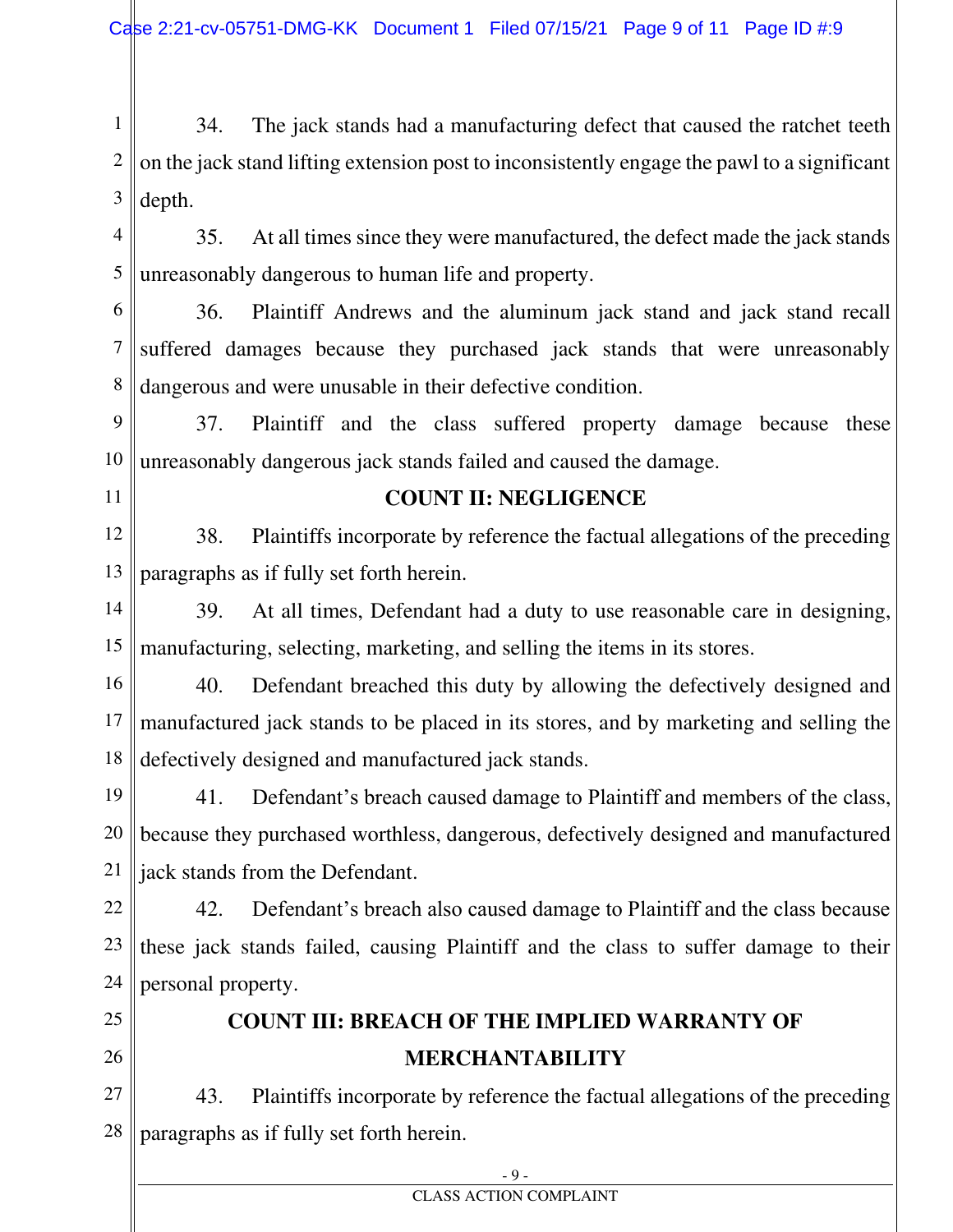1 2 44. Defendant controlled the marketing and sale of the jack stands at issue, and placed them in the stream of commerce.

3 4 5 45. By offering the jack stands for sale, Defendant impliedly warranted to Plaintiff and the class that they were of merchantable quality, safe, and fit for their intended purpose.

6 7 8 46. The jack stands were not of merchantable quality and could not safely be used for their intended purpose. The defects that caused this to be the case were not disclosed to Plaintiff and the class.

9 10 47. Plaintiff and the class purchased and used the jack stands in reliance upon the implied warranties of the defendant.

11 12 48. Plaintiff and the class suffered damage because they purchased worthless jack stands.

13 14 49. Plaintiff and the members of the class suffered additional damages when the jack stands failed and caused damage to their real or personal property.

## **JURY DEMAND**

Plaintiff demands trial by jury on all issues so triable.

## **PRAYER FOR RELIEF**

18 Plaintiff respectfully prays for the following relief,

19 20 (A) An order certifying the above-described nationwide class pursuant to Federal Rule of Civil Procedure 23, with appropriate notice to absent class members;

21 22 (B) An order appointing Plaintiff's counsel as class counsel for the nationwide class;

23 24 25 (C) After a jury trial, an award of damages based on those suffered by Plaintiff and the class in purchasing the worthless jack stands, as well as the property damage suffered;

> - 10 - CLASS ACTION COMPLAINT

(D) Any further or different relief the Court may find appropriate.

27

28

26

15

16

17